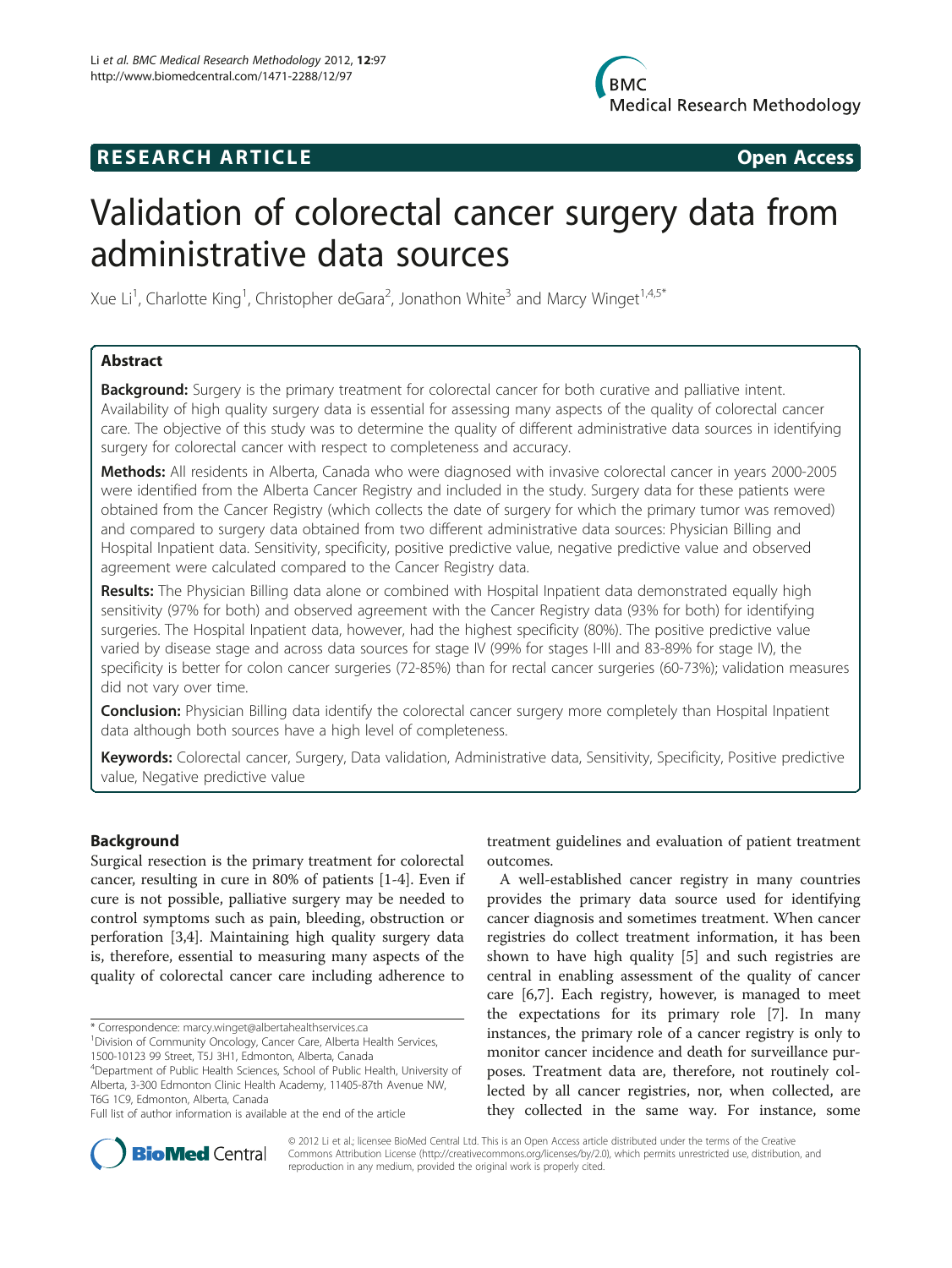cancer registries do not collect any treatment information, others collect only the surgery to remove the primary tumor and others collect all surgeries related to the cancer.

Variation in data collection patterns of cancer treatment by cancer registries makes it challenging to conduct comparison studies across jurisdictions related to treatment patterns, adherence to treatment guidelines, or similar studies. Such studies are important for understanding variation in cancer survival and cancer prevalence across jurisdictions and may help inform ideas for implementing changes in cancer care service delivery.

In the absence of standardized collection and coding of treatment data by a cancer registry or other data source, administrative data are the most available data sources for basic information related to receipt of treatment, particularly hospital-based treatment [\[8,9](#page-5-0)]. Because administrative data are not developed for research or quality assessment purposes, it is imperative to be aware of the strengths and weaknesses of the data prior to using them in order to avoid making and disseminating misleading or inaccurate information [\[10\]](#page-5-0). Data validation is a critical step towards understanding potential biases that may be created by using such data. The purpose of this study, therefore, was to evaluate the completeness of different administrative data sources in identifying surgery for colorectal cancer compared to a cancer registry that collects the date of surgery conducted for removal of the primary tumor.

## **Methods**

## Inclusion and exclusion criteria

All residents of Alberta, Canada who were diagnosed with invasive colon (International Classification of Diseases for Oncology (ICD-O) [[11](#page-5-0)] codes: c18.0, c18.2-c18.9) or rectal (ICD-O c19.9 and c20.9) cancer in 2000-2005 were identified from the Alberta Cancer Registry and included in the study. Patients were excluded if they had stage 0 cancer, a histology that is not staged according to the Collaborative Staging Guidelines for colorectal cancer (for example, sarcomas) [[12](#page-5-0)], or missing the unique life time identifier (ULI) needed to link the data across the multiple data sources. The ULI is a code that uniquely identifies individuals enrolled in the Alberta Health Care Insurance Plan, the universal healthcare insurance provider for all residents of Alberta, Canada. Once assigned, an individual's code does not change even if s/he moves in and out of the province. Patients for whom their disease stage was missing for reasons other than having a histology that could not be staged were included.

## Data from the Alberta cancer registry

Diagnosis and surgery dates were obtained from the Alberta Cancer Registry. In addition to its legislative mandate to register and code all cancer diagnoses in the province, the Alberta Cancer Registry also collects and maintains demographic and clinical information, including all treatment modalities for the initial diagnosis and start dates of each modality. The date of surgery recorded in the cancer registry is the date of removal of the primary tumor based on pathology and surgical reports and does not include surgery to metastatic sites; only one surgery date per cancer diagnosis is recorded. All labs, hospitals and clinicians are required by law to report all cancer cases and furnish any additional information requested by the Alberta Cancer Registry. The Alberta Cancer Registry is reviewed annually by the North American Association of Comprehensive Cancer Registries (NAACCR) to ascertain the quality and completeness of its data and is regularly awarded the highest level of certification [[13\]](#page-5-0).

## Administrative data sources

Colorectal surgery data were obtained from two provincial administrative databases: 1) the Discharge Abstract Database (Hospital Inpatient data) which records diagnosis and procedures on all admissions to hospitals in Alberta; and 2) the Physician Billing database, which contains all billing claims submitted by physicians remunerated on a fee-for-service basis. From each of these databases, dates and codes for the first colorectal surgery were identified and included that occurred 7 days prior to or up to 548 days (1.5 years) after the diagnosis date. The lower bound of the window was to address potential inaccuracy of dates in the Physician Billing data and the upper bound was based on the maximum time from diagnosis to surgery that was observed in the Cancer Registry surgery dates. The date of the first colorectal cancer surgery within the time window was identified from each data source and included in the study. In practice, if more than one surgery is conducted related to colorectal cancer, the first is expected to be for the removal of the primary tumor as subsequent surgeries are generally for rectal reconstruction, stoma removal, or similar; thus the first surgery is expected to be the same as the surgery recorded in the Cancer Registry.

The Physician Billing and Hospital Inpatient data were selected for the study because: 1) almost all surgeons are paid fee-for-service, therefore Physician Billing should capture surgeries well and 2) colorectal surgery can only be conducted on an inpatient basis, therefore, the Hospital Inpatient database should also be fairly complete. Additionally, trained and certified Health Records Technicians are responsible for coding diagnoses and procedures that are entered into the Hospital Inpatient database so information should be accurate.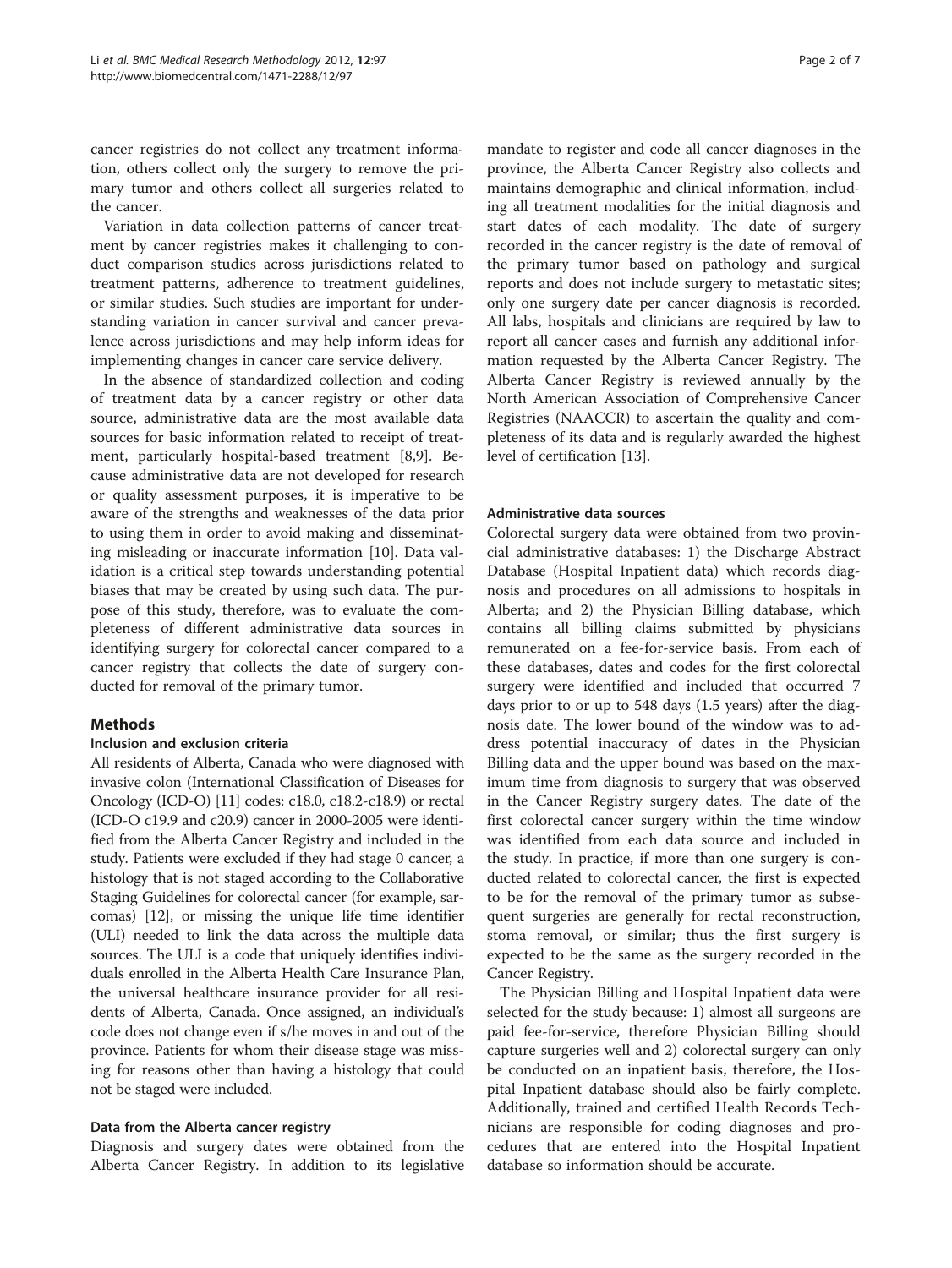The time period was chosen because there was a change in the coding schema used for coding procedures in the Hospital Inpatient data in April 2002 and we wanted to assess whether these changes would impact the data validity. Physician billing uses Canadian Classification of Procedures (CCP) coding system; Hospital Inpatient prior to April 2002 used the ICD-9-Clinical Modification (CM) coding system and switched to Canadian Classification of Health Interventions (CCI) coding system in April 2002. Colorectal surgery codes were identified for each data source and coding system with input from local physicians and a literature search to ensure all appropriate codes were included. The complete list of the colorectal surgery codes included is in Additional file [1.](#page-5-0)

A dataset was also created that combined the two administrative datasets to determine if combining surgery information enhanced the completeness and validity of the data over either of the single administrative data sources. Data were combined using the following rules: 1) if a surgery date for a patient was only in one of the data sources then that date was included in the combined dataset; 2) if the data sources had two different surgery dates, the earlier date was included in the combined dataset.

The databases used in the study are not publicly available. The Alberta Cancer Registry data were made available upon ethics approval. The provincial administrative databases are governed by the provincial ministry, Alberta Health and Wellness (AHW). AHW provided the provincial administrative data required for the study after conducting a Privacy Impact Assessment and signing a confidentiality agreement. Ethics approval for the study was obtained from the Alberta Cancer Research Ethics Board.

## Data analysis

The date of surgery in the Alberta Cancer Registry was considered to be the source of truth. Sensitivity, specificity, positive predictive value (PPV) and negative predictive value (NPV) were calculated for the Physician Billing data, the Hospital Inpatient data, and the combined administrative dataset. The above measures were calculated overall and by year of diagnosis, stage at diagnosis, and tumor site; these factors were chosen because they were considered to be the factors by which there would most likely be variation in completeness of the administrative data. The observed agreement was calculated to test the strength of agreement instead of the Kappa statistic because the latter is influenced substantially by trait prevalence and imbalanced marginal distributions [\[14](#page-6-0)-[18\]](#page-6-0). In our context, this is particularly relevant in the analysis by stage as more than 98% of patients with stages I-III disease received surgery.

Although there are not set standards for defining excellent, good, acceptable, and poor related to observed agreement, it is reasonable to define "excellent" as 90- 100% and "good" as 80-89%. The 95% confidence interval for each estimate was calculated. Unstable estimates, defined as having a 95% confidence interval wider than 15% or a width that was 40% or more than the estimate, are noted in the tables. In order to allow ease of comparison of validation measures across datasets in the main tables, confidence intervals are presented in Additional file [2:](#page-5-0) Appendices B-D only. All analyses were performed using statistical software SAS 9.1.3 (SAS Institute, Cary, NC, USA) or STATA/SE 10.0 (StataCorp LP, TX, USA).

## Results

A total of 8,533 patients residing in Alberta were diagnosed with invasive colorectal cancer in years 2000-2005 . There were 225 patients excluded from the study for the following reasons: 2 were missing their ULI; 140 had a cancer histology that cannot be staged using Collaborative Staging rules for colorectal cancer; and 83 patients had a stage 0 cancer. The remaining 8,308 colorectal cancer patients were included in the study.

Table [1](#page-3-0) compares the number and percentage of patients who had surgery according to each of the Alberta Cancer Registry, Physician Billing, Hospital Inpatient data, and the combined administrative dataset. There were 7,066 (85%) patients who had surgery according to the Alberta Cancer Registry out of 8,308 colorectal cancer patients diagnosed in years 2000-2005. Both administrative datasets alone or combined identified similar numbers and percentages of patients who had surgery as the Cancer Registry for all years combined and by year of diagnosis, although the number identified in the Physician Billing was slightly higher than other data sources in all diagnosis years. The greatest differences between data sources were for patients diagnosed with stage I disease and with stage IV disease. In the case of stage I patients, the cancer registry recorded more surgeries than the administrative data sources (99% of patients vs. 87-91%, respectively). Conversely, the Cancer Registry identified fewer patients who had surgery with stage IV disease than the administrative datasets (60% vs. 66-74%, respectively).

Table [2](#page-4-0) summarizes the validation measures for the administrative data sources compared to the Cancer Registry overall and by year, stage and tumor site. The validation measures and their corresponding confidence intervals are shown in Additional file [1](#page-5-0). The Physician Billing data alone and combined with Hospital Inpatient data have similar high sensitivity (97%) and PPV (95%). Conversely, the Hospital Inpatient data has higher specificity than the Physician Billing, 80% vs. 72%,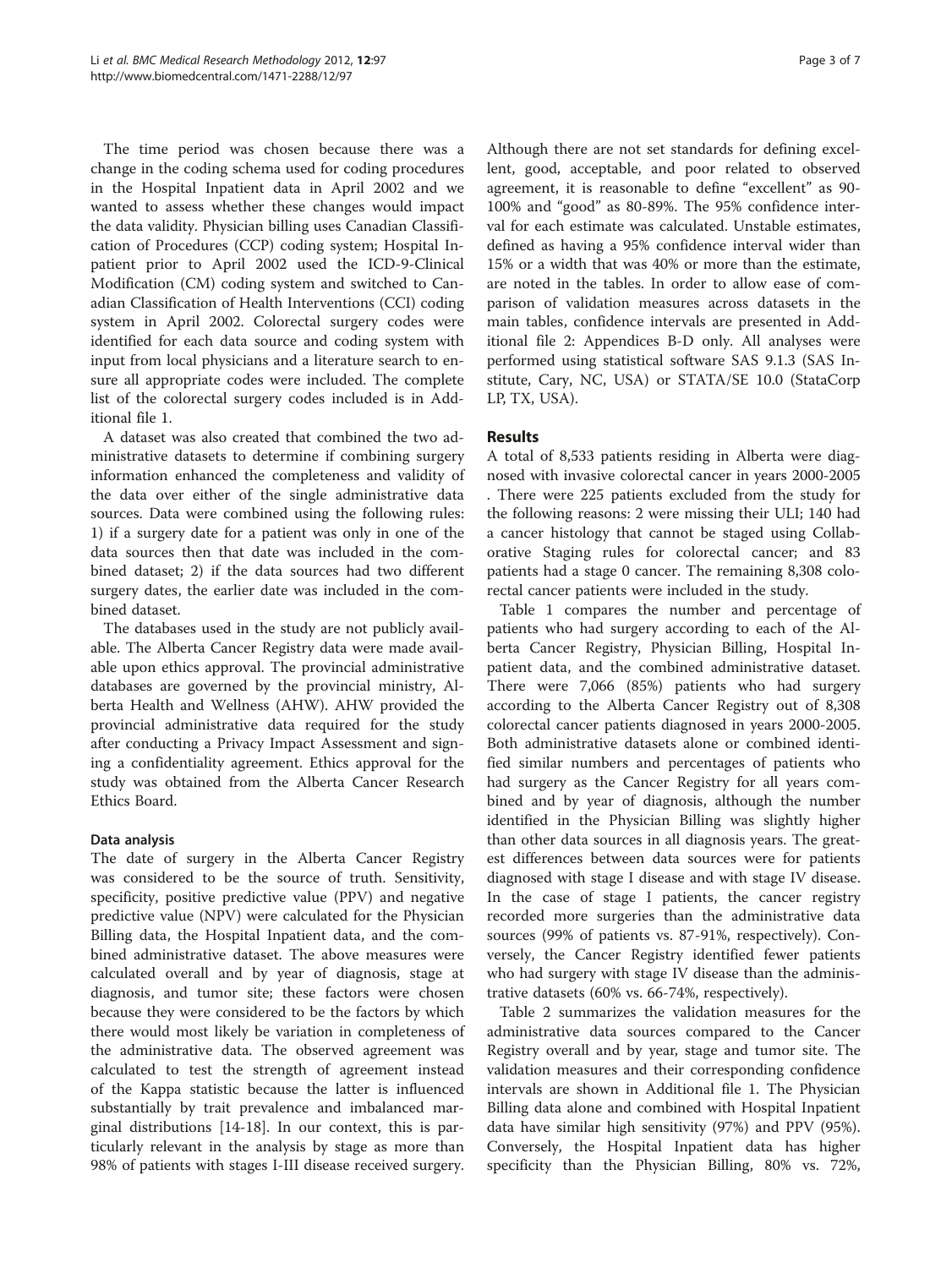|                                       |                        | Surgery Patients Identified from Each Data Source |         |                          |         |      |                           |                                |         |  |  |  |  |  |
|---------------------------------------|------------------------|---------------------------------------------------|---------|--------------------------|---------|------|---------------------------|--------------------------------|---------|--|--|--|--|--|
| <b>Factors</b>                        | All<br><b>Patients</b> | <b>Cancer Registry</b>                            |         | <b>Physician Billing</b> |         |      | <b>Hospital Inpatient</b> | <b>Combined Administrative</b> |         |  |  |  |  |  |
|                                       | n                      | n                                                 | $(%)^1$ | n                        | $(%)^1$ | n    | $(%)^1$                   | n                              | $(%)^1$ |  |  |  |  |  |
|                                       | 8308                   | 7066                                              | (85)    | 7173                     | (86)    | 6905 | (83)                      | 7241                           | (87)    |  |  |  |  |  |
| Year                                  |                        |                                                   |         |                          |         |      |                           |                                |         |  |  |  |  |  |
| 2000                                  | 1324                   | 1149                                              | (87)    | 1168                     | (88)    | 1131 | (85)                      | 1183                           | (89)    |  |  |  |  |  |
| 2001                                  | 1331                   | 1126                                              | (85)    | 1155                     | (87)    | 1109 | (83)                      | 1166                           | (88)    |  |  |  |  |  |
| 2002                                  | 1337                   | 1152                                              | (86)    | 1170                     | (88)    | 1135 | (85)                      | 1181                           | (88)    |  |  |  |  |  |
| 2003                                  | 1432                   | 1231                                              | (86)    | 1232                     | (86)    | 1200 | (84)                      | 1250                           | (87)    |  |  |  |  |  |
| 2004                                  | 1418                   | 1176                                              | (83)    | 1202                     | (85)    | 1152 | (81)                      | 1210                           | (85)    |  |  |  |  |  |
| 2005                                  | 1466                   | 1232                                              | (84)    | 1246                     | (85)    | 1194 | (81)                      | 1257                           | (86)    |  |  |  |  |  |
| Stage                                 |                        |                                                   |         |                          |         |      |                           |                                |         |  |  |  |  |  |
|                                       | 1387                   | 1379                                              | (99)    | 1251                     | (90)    | 1204 | (87)                      | 1259                           | (91)    |  |  |  |  |  |
| $\parallel$                           | 2207                   | 2166                                              | (98)    | 2167                     | (98)    | 2125 | (96)                      | 2174                           | (99)    |  |  |  |  |  |
| $\begin{array}{c} \hline \end{array}$ | 1902                   | 1875                                              | (99)    | 1867                     | (98)    | 1835 | (96)                      | 1870                           | (98)    |  |  |  |  |  |
| $\mathsf{IV}$                         | 1953                   | 1164                                              | (60)    | 1396                     | (71)    | 1293 | (66)                      | 1436                           | (74)    |  |  |  |  |  |
| Missing                               | 859                    | 482                                               | (56)    | 492                      | (57)    | 464  | (54)                      | 508                            | (59)    |  |  |  |  |  |
| <b>Tumor Site</b>                     |                        |                                                   |         |                          |         |      |                           |                                |         |  |  |  |  |  |
| Colon                                 | 5303                   | 4534                                              | (85)    | 4585                     | (86)    | 4429 | (84)                      | 4608                           | (87)    |  |  |  |  |  |
| Rectum                                | 3005                   | 2532                                              | (84)    | 2588                     | (86)    | 2492 | (83)                      | 2639                           | (88)    |  |  |  |  |  |

<span id="page-3-0"></span>Table 1 Colorectal surgery patients identified by data source of cancer registry, physician billing and hospital inpatient data

 $1$  Percent is based on "All Patients" in each row.

respectively. The observed agreement with the cancer registry is over 90% for all the administrative datasets except for patients diagnosed with stage IV or unknown stage disease, where it is 84-89% depending on the stage and dataset. Similarly, the PPV is 99% for disease stages I-III in all datasets but lower for patients diagnosed at stage IV or unknown stage (range 80-89%). Estimates for specificity and NPV are unstable for stage I-III patients in all data sources, because of the very small number of patients who did not have surgery in all the data sources. There is a common trend across the data sources that all measures for rectal cancer are lower than for colon cancer.

To examine the accuracy of surgery dates identified from administrative data sources, the date of surgery based on the Cancer Registry was subtracted from the date of surgery based on each of the administrative datasets. Over 90% of the surgery dates in both the individual and combined administrative datasets matched the dates in the Cancer Registry exactly (not shown in the tables). This confirms that the accuracy of dates in all the data sources, even Physician Billing, is quite good. It also confirms the assumption that the first surgery in any of the administrative data sources corresponds to the surgery recorded in the Cancer Registry, that is, removal of the primary tumor, was correct.

## **Discussion**

The aim of the study was to assess two different administrative data sources with respect to completeness and accuracy of colorectal cancer surgery data compared to a cancer registry that collects only the date of the surgery responsible for removal of the primary tumor. The findings of the study support the validity and comparability of colorectal surgery data from administrative data sources for this purpose. Specifically, Physician Billing data alone or combined with Hospital Inpatient data, are the most comparable alternative data sources to a cancer registry for identifying the date of the surgery in which the primary colorectal tumor was removed.

The largest discrepancy between the cancer registry surgery data and the administrative data sources occurred for patients with stage I and stage IV disease. Specifically, proportionally more surgeries for stage I cancer patients were identified in the cancer registry than either of the administrative data sources and, conversely, fewer were found in the cancer registry for stage IV patients than in the administrative data sources; this is likely due to rules used by the Alberta Cancer Registry in defining surgery. The cancer registry defines surgery as the event that results in excision of the primary tumor. A polypectomy in a stage I patient, therefore, may be coded as a surgery in the Alberta Cancer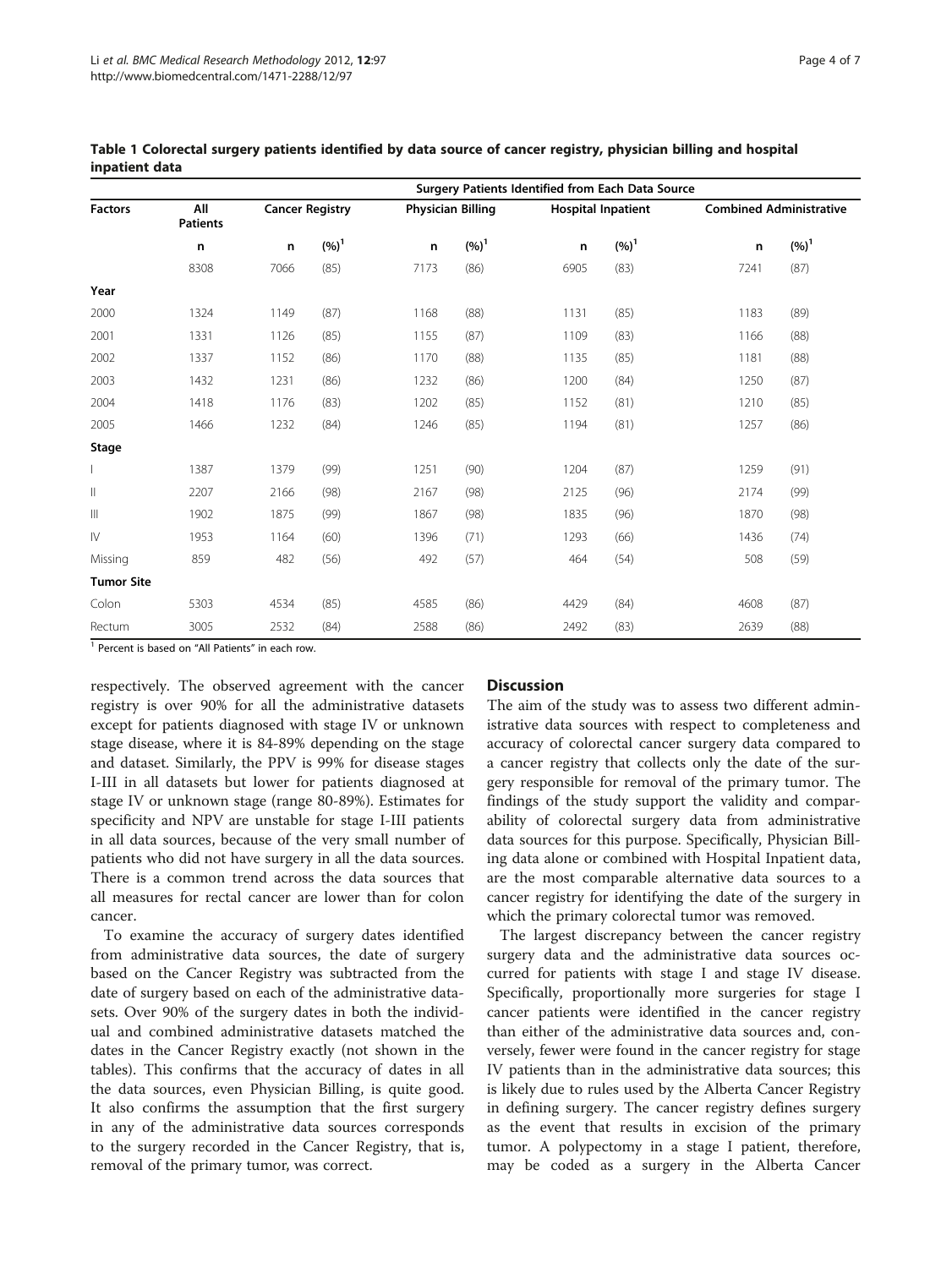|                   | <b>Physician Billing Data</b> |                 |          |                 |           |          | <b>Hospital Inpatient Data</b> |               |                 |           |       | <b>Combined Administrative Data</b> |               |            |           |  |  |
|-------------------|-------------------------------|-----------------|----------|-----------------|-----------|----------|--------------------------------|---------------|-----------------|-----------|-------|-------------------------------------|---------------|------------|-----------|--|--|
|                   |                               |                 |          |                 | Observed  |          |                                |               |                 | Observed  |       |                                     |               |            | Observed  |  |  |
| <b>Factors</b>    | Sens.                         | Spec.           | PPV      | <b>NPV</b>      | Agreement | Sens.    | Spec.                          | PPV           | <b>NPV</b>      | Agreement | Sens. | Spec.                               | PPV           | <b>NPV</b> | Agreement |  |  |
|                   | %                             | %               | %        | %               | $\%$      | $\%$     | $\frac{0}{0}$                  | $\frac{0}{0}$ | $\frac{0}{0}$   | %         | %     | $\frac{0}{0}$                       | $\frac{0}{0}$ | %          | $\%$      |  |  |
| All               | 97                            | 72              | 95       | 79              | 93        | 94       | 80                             | 96            | 72              | 92        | 97    | 68                                  | 95            | 79         | 93        |  |  |
| Year              |                               |                 |          |                 |           |          |                                |               |                 |           |       |                                     |               |            |           |  |  |
| 2000              | 97                            | $69^2$          | 95       | $77^2$          | 93        | 96       | $83^{2}$                       | 97            | $75^2$          | 94        | 97    | $64^{2}$                            | 95            | $79^{2}$   | 93        |  |  |
| 2001              | 97                            | $67^{2}$        | 94       | $78^{2}$        | 92        | 95       | 80 <sup>2</sup>                | 96            | $74^{2}$        | 93        | 97    | $62^{2}$                            | 93            | $77^{2}$   | 91        |  |  |
| 2002              | 97                            | 70 <sup>2</sup> | 95       | $77^{2}$        | 93        | 95       | $77^{2}$                       | 96            | 70 <sup>2</sup> | 92        | 97    | $65^{2}$                            | 95            | $78^{2}$   | 92        |  |  |
| 2003              | 97                            | 80 <sup>2</sup> | 97       | 80 <sup>2</sup> | 94        | 94       | $81^{2}$                       | 97            | 70 <sup>2</sup> | 92        | 97    | $74^{2}$                            | 96            | $81^{2}$   | 94        |  |  |
| 2004              | 97                            | $74^2$          | 95       | $83^{2}$        | 93        | 94       | $83^{2}$                       | 96            | 76 <sup>2</sup> | 92        | 97    | $72^2$                              | 94            | $84^{2}$   | 93        |  |  |
| 2005              | 96                            | $74^2$          | 95       | $78^{2}$        | 92        | 93       | $79^{2}$                       | 96            | $68^{2}$        | 91        | 96    | $69^{2}$                            | 94            | $77^{2}$   | 92        |  |  |
| Stage             |                               |                 |          |                 |           |          |                                |               |                 |           |       |                                     |               |            |           |  |  |
| L                 | 91                            | $88^{3}$        | 100      | $5^3$           | 91        | 87       | $88^{3}$                       | 100           | $4^3$           | 87        | 91    | $88^3$                              | 100           | $5^3$      | 91        |  |  |
| $\mathbb{I}$      | 99                            | $49^{3}$        | 99       | 50 <sup>3</sup> | 98        | 97       | $63^{3}$                       | 99            | $32^{3}$        | 97        | 99    | $41^3$                              | 99            | $52^3$     | 98        |  |  |
| $\mathbb{H}$      | 99                            | 70 <sup>3</sup> | 99       | $54^{3}$        | 99        | 98       | $78^{3}$                       | 100           | 31 <sup>3</sup> | 97        | 99    | 70 <sup>3</sup>                     | 100           | $59^3$     | 99        |  |  |
| $\mathsf{IV}$     | 99                            | $69^{2}$        | 82       | 98              | 87        | 97       | 79                             | 87            | 94              | 89        | 99    | $64^{2}$                            | 80            | 98         | 85        |  |  |
| Missing           | 88                            | $82^{2}$        | $86^{2}$ | $84^{2}$        | 85        | $85^{2}$ | $86^{2}$                       | 89            | $82^{2}$        | 85        | 88    | $78^2$                              | $84^{2}$      | $84^{2}$   | 84        |  |  |
| <b>Tumor Site</b> |                               |                 |          |                 |           |          |                                |               |                 |           |       |                                     |               |            |           |  |  |
| Colon             | 97                            | $75^2$          | 96       | 80              | 94        | 95       | 85                             | 97            | 75              | 94        | 97    | $73^2$                              | 95            | 80         | 93        |  |  |
| Rectal            | 96                            | $69^{2}$        | 94       | $78^2$          | 92        | 93       | $73^2$                         | 95            | $67^{2}$        | 90        | 97    | $60^{2}$                            | 93            | $78^2$     | 91        |  |  |

<span id="page-4-0"></span>Table 2 Validation measures<sup>1</sup> for colorectal surgery in physician billing and hospital inpatient data compared to the Alberta Cancer Registry overall and by year of diagnosis, stage and tumor site

<sup>1</sup> The width of the 95% confidence interval for estimates without a superscript are < 6%.<br><sup>2</sup> Width of the 95% confidence interval is 6 – 14%.<br><sup>3</sup> Unstable estimate: width of 95% confidence interval is >14% and/or the wi

Registry; this will be the case if no further excision is required to ensure negative margins. It may be possible to create an algorithm using administrative data that mimics more closely the rules of the cancer registry for stage I patients who receive polypectomy rather than an inpatient surgery; the current study, however, was focused on the comparability of the data sources specifically using surgery codes from the administrative data sources.

With respect to stage IV patients, again, the Alberta Cancer Registry only captures the surgery responsible for removal of the primary tumor. Some surgeries on patients with stage IV colorectal cancer are de-bulking as opposed to removing the majority of the tumor. Some may be done only to create a stoma or re-route the colon. It is expected that all of these surgeries will be identified in the administrative data sources but not in a registry that captures only removal of the primary tumor. A clear interpretation of results must be based on fully understanding of coding rules and limitation of each data source.

In addition to disease stage, consistency of the validation measures over time was evaluated. None of the validation measures varied over time for any of the data sources indicating the reliability of the administrative data sources, even over a time period in which coding systems changed. Changes made to reimbursement policies for colorectal surgeries in future years, however, could impact the generalizability of this conclusion, so need to be considered. The fact that there were not changes in the values of the validation measures for the Hospital Inpatient data, even though there was a change in coding from ICD-9-CM to CCI codes over the study period, is a reflection of the robustness of the coding systems for colorectal surgery and also of the quality and consistency of the training received by health records technicians responsible for coding the hospital data.

The results of our study suggest that individual Physician Billing data can identify 1% more surgeries or 2% more if combined with Hospital Inpatient data compared to the surgery records identified from Cancer Registry. Depending on the circumstances, this small difference may or may not matter for addressing a research or quality question. The high level of completeness and accuracy in Physician Billing data alone and in combination with Hospital Inpatient data indicates that administrative data can serve as excellent sources to identify cancer surgeries. The findings are consistent with other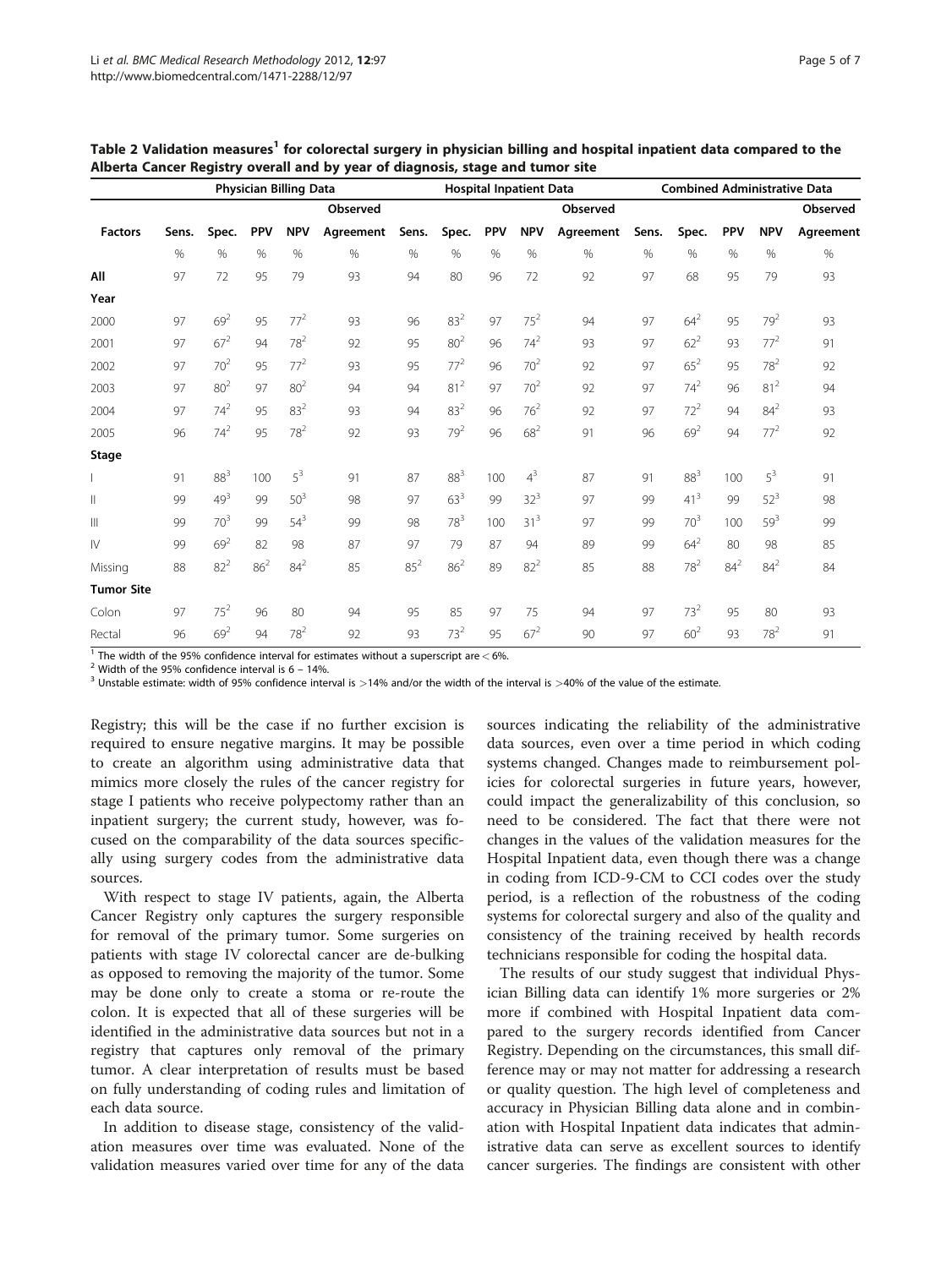<span id="page-5-0"></span>studies conducted in North America that assessed the completeness and validity of administrative data sources for identifying breast cancer surgery [8,[19-21\]](#page-6-0). The findings of this study are likely generalizable to other jurisdictions which have universal health insurance and/or for which surgeons are remunerated primarily on a feefor-service basis and for similar procedures that are performed primarily or only in a hospital.

In addition to cross-jurisdiction comparisons, another potentially important application of administrative data as the source for cancer surgery data compared to a data source such as a cancer registry, is the relative quick availability of the data. It takes the Alberta Cancer Registry 18 months to 2 years to complete the annual coding of all cancer cases including treatment information; this time period is probably typical of other registries that belong to NAACCR given the organization's reporting period requirements. Hospital Inpatient data and physician billing data, however, are generally available in much closer proximity to the date a treatment such as surgery occurs, approximately three to six months. Physician billing and Hospital Inpatient data can, therefore, be used for monitoring high level quality measures, measuring the impact of certain types of changes to the health care system, and facilitating informed responsiveness to issues within the health care system as they arise. In spite of these strengths, an important limitation, however is that administrative data by themselves cannot be used to address questions that require information related to clinical case mix of patients.

## Conclusions

In conclusion, both Physician Billing and Hospital Inpatient data are valid sources for identifying the date of the surgery responsible for removing the primary colorectal cancer. Accuracy of the physician billing data, however, is subject to the fee code policy. Caution is needed in the conduct and interpretation of studies based on physician billing data; strong understanding of the way in which physicians use billing codes and the percentage of physicians who perform the procedure of interest that bill for it is needed. Validation of the data is also critical.

## Additional files

[Additional file 1:](http://www.biomedcentral.com/content/supplementary/1471-2288-12-97-S1.doc) Appendix A. Colorectal Surgery Codes. [Additional file 2:](http://www.biomedcentral.com/content/supplementary/1471-2288-12-97-S2.doc) Appendices B-D. Tables with 95% confidence intervals.

#### Competing interests

The authors declare that they have no competing interests.

#### Acknowledgement

The authors thank Angela Bella for assistance in formatting the final manuscript.

#### Author details

<sup>1</sup> Division of Community Oncology, Cancer Care, Alberta Health Services 1500-10123 99 Street, T5J 3H1, Edmonton, Alberta, Canada. <sup>2</sup>Division of Continuous Professional Learning, Faculty of Medicine and Dentistry, University of Alberta, 2-590 Edmonton Clinic Health Academy, 11405-87th Avenue NW, T6G 1C9, Edmonton, Alberta, Canada. <sup>3</sup>Department of Surgery, Faculty of Medicine and Dentistry, University of Alberta, 2D, Walter C Mackenzie Health Sciences Centre, 8440 - 112 Street, T6G 2B7, Edmonton, Alberta, Canada. <sup>4</sup>Department of Public Health Sciences, School of Public Health, University of Alberta, 3-300 Edmonton Clinic Health Academy, 11405-87th Avenue NW, T6G 1C9, Edmonton, Alberta, Canada. <sup>5</sup>1500 Sun Life Place, 10123 99 Street NW, Edmonton, Alberta T5J 3H1, Canada.

#### Authors' contributions

MW oversaw the study, obtained financial support, and finalized the manuscript; MW and CK designed the study; CK and XL analyzed the data; CG and JW provided clinical expertise and provided input on manuscript drafts; CK, XL and MW drafted the manuscript; all authors gave approval of the final manuscript.

#### Received: 23 December 2011 Accepted: 11 July 2012 Published: 11 July 2012

#### References

- 1. Mirza MS, Longman RJ, Farrokhyar F, Sheffield JP, Kennedy RH: Long-term outcomes for laparoscopic versus open resection of nonmetastatic colorectal cancer. J Laparoendosc Adv Surg Tech A 2008, 18:679–685.
- 2. Kahnamoui K, Cadeddu M, Farrokhyar F, Anvari M: Laparoscopic surgery for colon cancer: a systematic review. Can J Surg 2007, 50:48-57.
- 3. Nenshi R, Baxter N, Kennedy E, Schultz SE, Gunraj N, Wilton AS, Urbach DR, Simunovic M: Surgery for Colorectal Cancer. In Cancer Surgery in Ontario: ICES Atlas. Edited by Urbach DR, Simunovic M, Schultz SE. Toronto, ON: Institute for Clinical Evaluative Sciences; 2008.
- 4. Lavery IC, Lopez-Kostner F, Pelley RJ, Fine RM: Treatment of colon and rectal cancer. Surg Clin North Am 2000, 80:535–569. ix.
- 5. Turner D, Hildebrand KJ, Fradette K, Latosinsky S: Same question, different data source, different answers? Data source agreement for surgical procedures on women with breast cancer. Healthc Policy 2007, 3:46–54.
- 6. Lipscomb J, Gillespie TW: State-level cancer quality assessment and research: building and sustaining the data infrastructure. Cancer J 2011, 17:246–256.
- 7. Beatty JD, Adachi M, Bonham C, Atwood M, Potts MS, Hafterson JL, Aye RW: Utilization of cancer registry data for monitoring quality of care. Am J Surg 2011, 201:645–649.
- 8. Du X, Freeman JL, Warren JL, Nattinger AB, Zhang D, Goodwin JS: Accuracy and completeness of Medicare claims data for surgical treatment of breast cancer. Med Care 2000, 38:719–727.
- Meguerditchian AN, Stewart A, Roistacher J, Watroba N, Cropp M, Edge SB: Claims data linked to hospital registry data enhance evaluation of the quality of care of breast cancer. J Surg Oncol 2010, 101:593–599.
- 10. Abraham NS, Cohen DC, Rivers B, Richardson P: Validation of administrative data used for the diagnosis of upper gastrointestinal events following nonsteroidal anti-inflammatory drug prescription. Aliment Pharmacol Ther 2006, 24:299–306.
- 11. Fritz A, Percy C, Jack A, Shanmugaratnam K, Sobin L, Parkin DM, Whelan S (Eds): International Classification of Diseases for Oncology. Geneva, Switzerland: World Health Organization; 2000.
- 12. Collaborative Staging Task Force of the American Joint Committee on Cancer: Collaborative Staging Manual and Coding Instructions, version 01.04.00. NIH Publication Number 04-5496. Incorporates updates through September 8, 2006. Chicago, IL: Jointly published by American Joint Committee on Cancer (Chicago, IL) and U.S. Department of Health and Human Services (Bethesda, MD); 2004.
- 13. Tucker TC, Howe HL, Weir HK: Certification for population-based cancer registries. J Reg Mgmt 1999, 26:24–27.